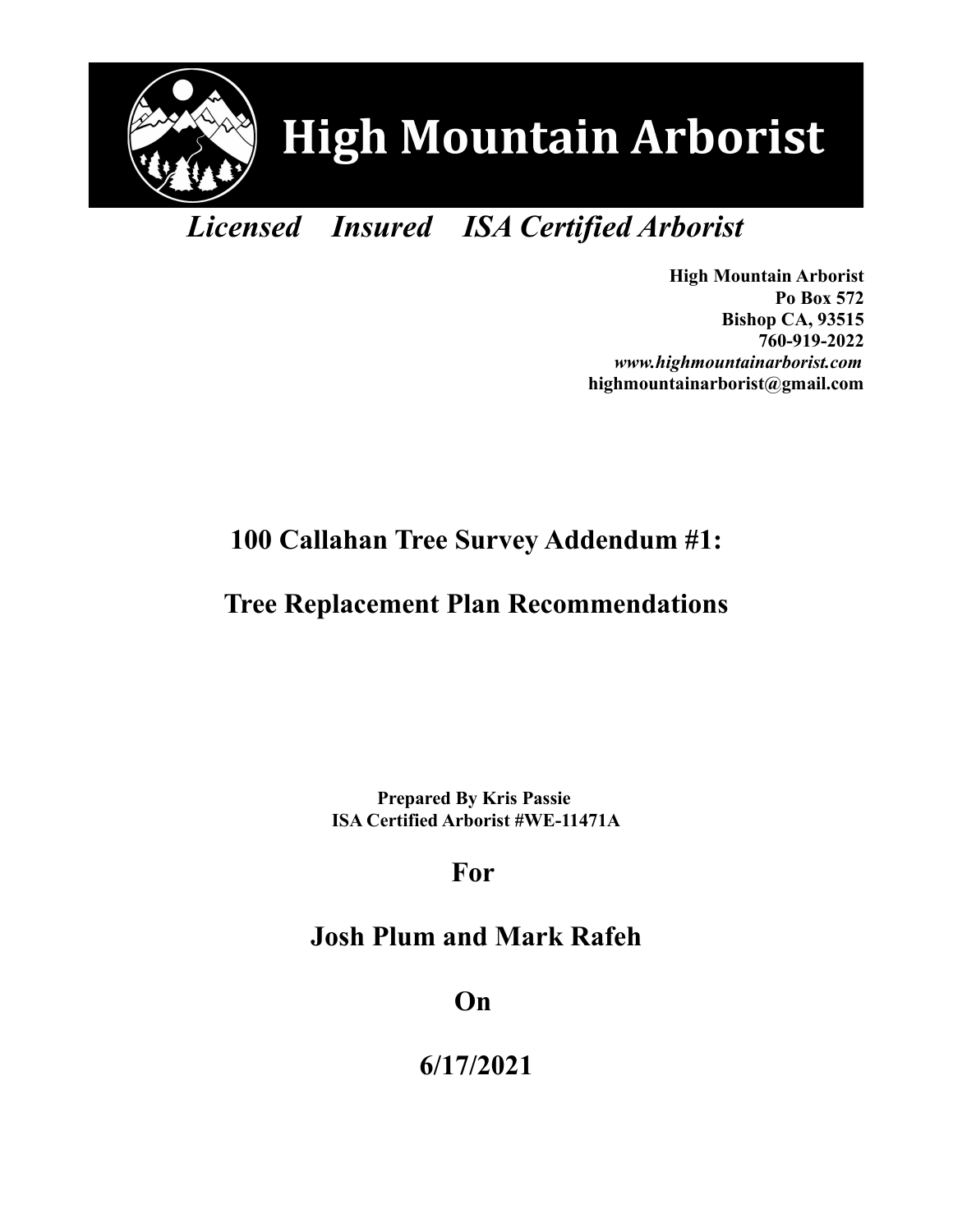#### **Introduction**

This tree survey report is an addendum to the report dated 1/18/2021. This is intended to provide a tree replacement plan for the development project at 100 Callahan in Mammoth Lakes and addresses TOML replacement requirements for trees removed due to new construction. In addition it is my hope that this information will also provide practical guidelines, tailored specifically to this project, for maintaining a safe, enjoyable and sustainable urban forest landscape in a community defined by not only by it's natural beauty, but also a specific set of environmental challenges. These challenges in the Mammoth area are endemic to both it's proximity to a wild-land-urban interface and an arid climate. Thus a planned landscape involving trees underlines a need to address sustainable forest health practices compatible with existing natural resource limitations, defensible space and water conservation.

### **Findings**

Although there are no exceptional tree specimens on the property, as previously noted in the tree survey report, there are a few high quality trees worth retaining. Before construction takes place these trees will be clearly marked with green flagging so as to avoid confusion. According to my count on the site map, there are approximately 410 trees required for removal due to new construction involving buildings, roads and other infrastructure. There are also however 212 trees previously marked with blue paint that were assessed as either dead or dying. Unfortunately a site visit on 6/17/2021 reveals yet more trees in decline and in need of removal. There is the result of a significant outbreak of bark beetles (quite likely both turpentine beetles and Jeffery Pine beetles) that is active and adversely affecting this tree population. Considering the current drought conditions and early time of year, I expect this outbreak to progress through the growing season and more trees are at certain risk. These diseased trees should be removed as soon as possible to prevent further damage to trees in the area. The majority of these trees, with some exceptions are less than 50 years old, and despite fuels reduction work in recent years, there are still areas of high density for a mixed conifer forest stand of this type. Generally speaking a spacing of around 20 feet between trees in a post-thinned mixed-conifer forest is appropriate. I have based the below recommendations on the current forest stand conditions outlined here.

A realistic and sustainable tree replacement plan needs to be based on available planting sites. Any landscape will have a carrying capacity of sorts and as newly planted trees grow, they will require space to maintain health and reach maturity. An densely vegetated landscape in an arid mixed-conifer ecosystem becomes a fuels hazard for wildfire, and requires large quantities of water to maintain. A 1:1 tree replacement strategy here does not seem practical. On the other hand this is an opportunity to plan a landscape with new trees in appropriate sites. In this situation, a philosophy of simply maximizing a sustainable green space according to local forest ecosystem limitations seems to apply. The newly built neighborhood will have 18 units. Given the variables outlined above, planting in the realm of 4-6 new trees per unit according to the availability of adequate planting sites is likely appropriate. This will hopefully compliment existing retained trees and create biodiversity in the landscape. A few planning principals to keep in mind follow general rules of maintaining healthy tree and vegetation stocks in the urban forest environment: Adequate tree spacing, consider tree size at maturity, regular maintenance requirements, defensible space and tree diversity (Santamour's 10-20-30 rule). These principals ultimately point to the importance of tree site selection in relation to the overall landscape. Tree diversity addresses the benefits a tree population that spans a range of species, size and tree age . A major challenge to our area is related to available tree types that grow successfully in Mammoth. This is largely due to the relatively short growing season, and the high altitude and mountain climate which places additional stress factors to many typical landscape trees. I would suggest simply assessing available resources and aim to implement the above principals as much as possible.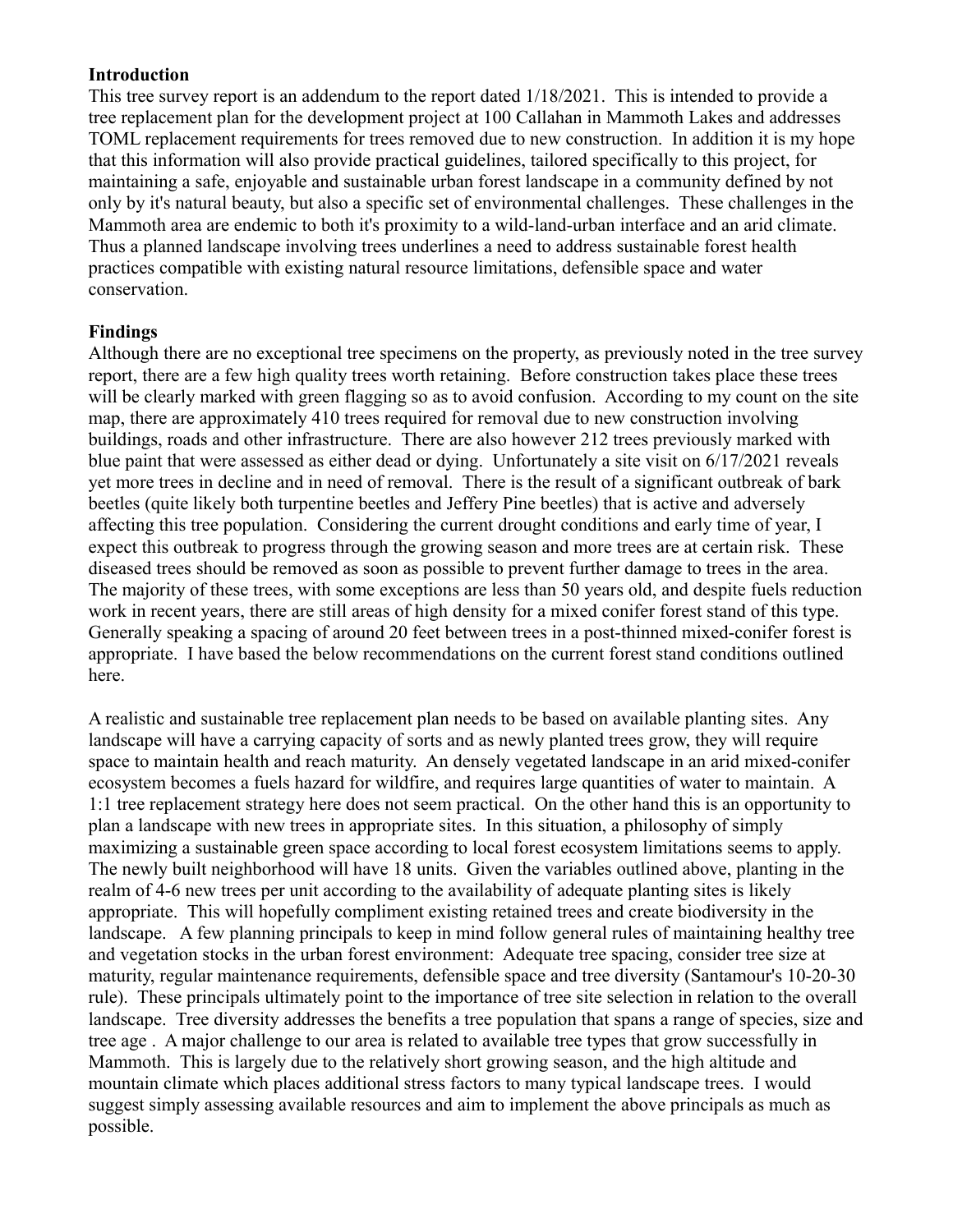#### **Recommendations**

The tree replacement plan should include 72-110 trees. Along with tree type, perhaps the most important aspect of this plan is site selection. Select tree planting sites away from buildings and in areas that provide adequate space for growth of the selected tree species. Matching the tree to the site is crucially important. Adequate defensible space for the development should also be considered. I would suggest consulting the CALFIRE recommendations and specifications on defensible space. In addition, consider planting indigenous tree species that tolerate drought conditions if possible (such as the Jeffery Pine if a large tree is desired.) Try and choose tree types that fit the landscape goals without over crowding. For example, Aspens will often vigorously reproduce through root sprouting, so keep that in mind while selecting a location for this tree type. Consult the TOML recommended tree list for other ideas and suggestions. Also keep in mind water requirements of new trees. The successful establishment of new trees requires irrigation. For trees, drip irrigation is superior to sprinkler-type emitters, which tend to spread water superficially leading to evaporation while causing potentially damaging mildew issues on stems and trunks. I would recommend mulching new trees (avoid mulching against the trunk) with around 2" of wood chips while avoiding bark-type mulch. This will conserve water resources by reducing watering intervals, protect the critical root zone and help prevent erosion. In general following a simple quality over quantity principal here will reveal a newly treed landscape which is healthy, resistant to insect pests, use less water, protect buildings and infrastructure and be wild fire resistant.

In closing it is worth mentioning the importance of tree protection zones. A tree replacement plan integrates new trees into an environment of existing trees that have been retained for their value in the landscape. Thus any retained trees close to construction activity should be protected as valuable assets, with the added benefit that they are indigenous, well adapted and if well cared for will provide enjoyment for many years to come. All too often construction activities cause mechanical damage, root damage, root loss, or soil compaction. This in turn leads not only to tree decline but tree mortality, and costly tree removal work later on. An ISA Certified Arborist can assist in setting up specifications for the TPZ's, monitor for potential issues, and make recommendations leading to a successful tree replacement project.

### **Bibliography/References**

CALFIRE Defensible Space: [https://www.readyforwildfire.org/prepare-for-wildfire/get](https://www.readyforwildfire.org/prepare-for-wildfire/get-ready/defensible-space/)[ready/defensible-space/](https://www.readyforwildfire.org/prepare-for-wildfire/get-ready/defensible-space/)

Cowett, Fred & Bassuk, Nina & Grace, J. & Vorstadt, K.. (2021). Tracking Changes to Urban Trees over 100 Years in Ithaca, NY, USA. Arboriculture & Urban Forestry. 47. 3-24. 10.48044/jauf.2021.002.

Day, M. W. (1944). The root system of aspen. *American Midland Naturalist*, *32*(2), 502.

Day, S. D., Wiseman, P. E., Dickinson, S. B., & Harris, J. R. (2010). Contemporary concepts of root system architecture of urban trees. *Arboriculture & Urban Forestry*, *36*(4), 149-159.

North, Malcolm; Stine, Peter; O'Hara, Kevin; Zielinski, William; Stepehens, Scott. 2009. *An ecosystem management strategy for Sierra mixed-conifer forests*. Gen. Tech. Rep. PSW-GTR-220. Albany, CA: U.S. Department of Agriculture, Forest Service, Pacific Southwest Research Station. 49 p.

Santamour FS, Jr. 1990. Trees for urban planting: Diversity, uniformity, and common sense. Proceedings 7th Conference Metropolitan Tree Improvement Alliance (METRIA). 7:57-65.